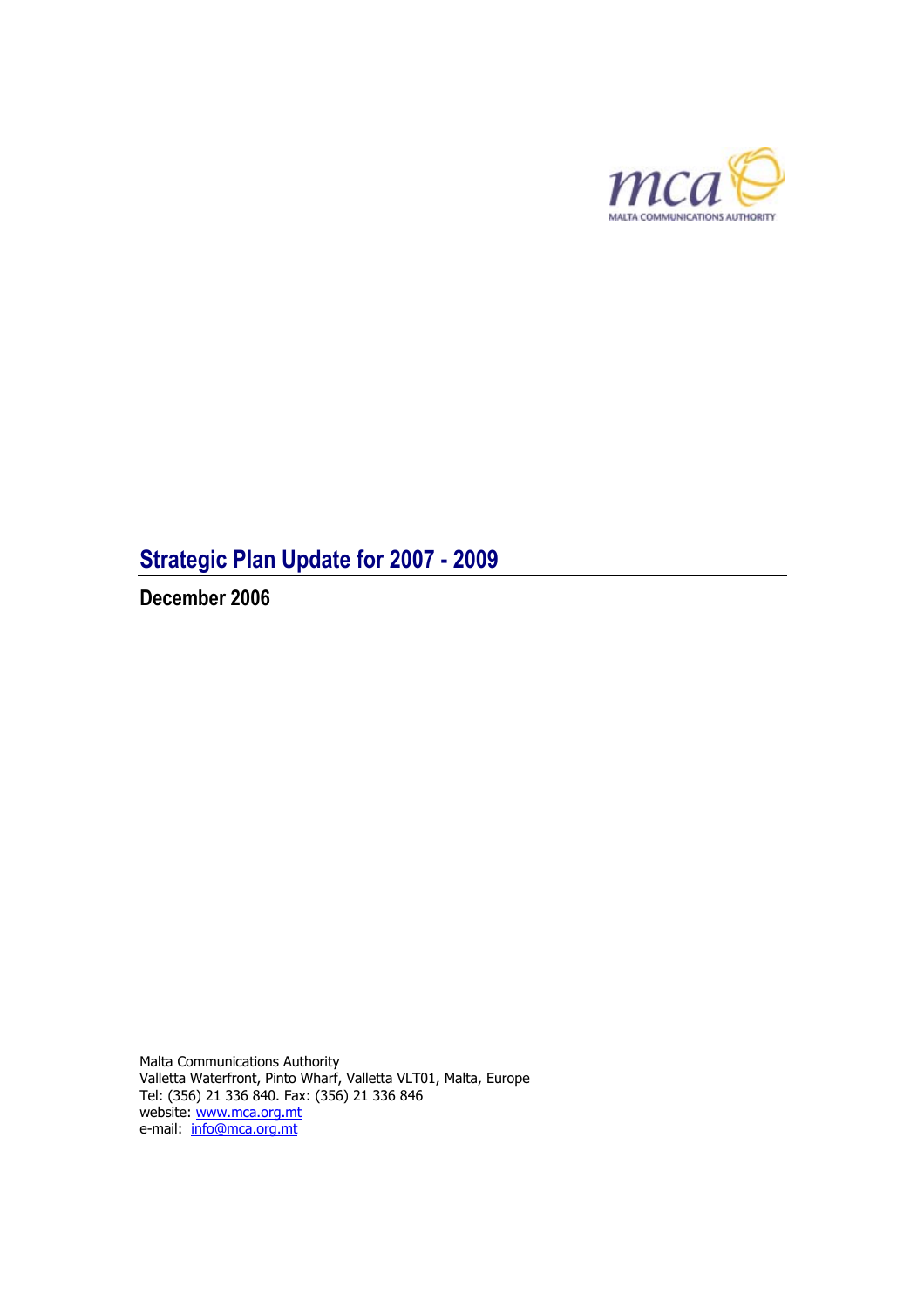# **Table of Contents**

| 07. Ensuring Continued Regulatory Capacity  21 |  |
|------------------------------------------------|--|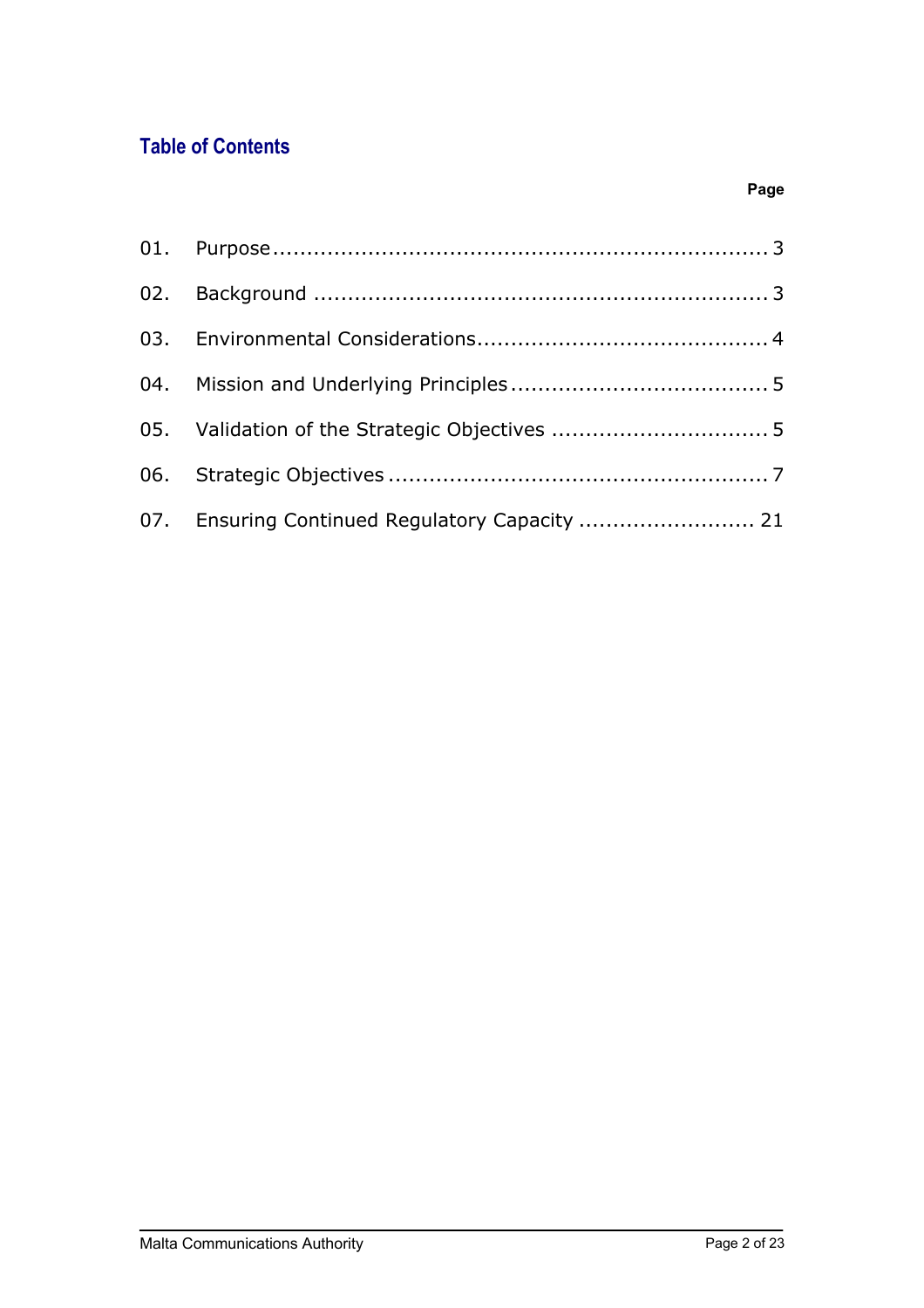# <span id="page-2-0"></span>**Strategic Plan Update for 2007- 2009**

# **01. Purpose**

The MCA is in the process of compiling its three-year Business Plan for the period 2007 - 2009. As a prelude to this the MCA needs to review and validate its strategic direction for the same period, taking into account updates carried out so far with respect to 2007 and 2008.

# **02. Background**

The tasks undertaken by the MCA during the past years have focused on the deliverables required to achieve the strategic objectives identified in the original 2002 - 2005 Plan and updated in subsequent Plan updates. The 2006 - 2008 update carried out last year was of particular importance given that it represented a 3600 review of the MCA's strategic direction to date.

For all intents and purposes therefore, the 2006 - 2008 update is to be construed as a fresh plan in its own right rather than an update. The strategic objectives obtaining up until 2005 were duly revisited to be in line with what were perceived to be new requirements incumbent on the Authority. The revised objectives may be seen further on in this document.

As regards the electronic communications sector, it is gratifying to note that the work done up to the end of 2006 has resulted in significant progress towards the opening up of the various electronic communications markets to innovation and competition. These results were due to:

- 1. The coming into fruition of networks and services resulting from the assignment of frequency spectrum for key services in 2005. The first DTTV operator started transmission in the second half of 2005 and a mobile operator has started to provide 3G services.
- 2. The continued lowering of barriers to entry and the putting in place of various regulatory measures set at ensuring the proliferation of competition. This has resulted in the entry of market players in the fixed line sector.
- 3. The finalisation of market analyses concomitant with the imposition of remedies on operators with significant market power. This has provided sector players with further clarity as to their rights and obligations under the New Regulatory Framework, apart from contributing directly to the result mentioned in the previous point.

One important result of market opening has been the trend towards declining retail prices. Competition is expected to increase as more wireless access infrastructures come into place over the next three or so years.

From a demand perspective, public uptake of mobile, digital TV and broadband services continued to rise throughout 2006, whereas fixed telephony subscriptions remained more or less stable. From a consumption standpoint the key indicators showed an upward trend with few exceptions.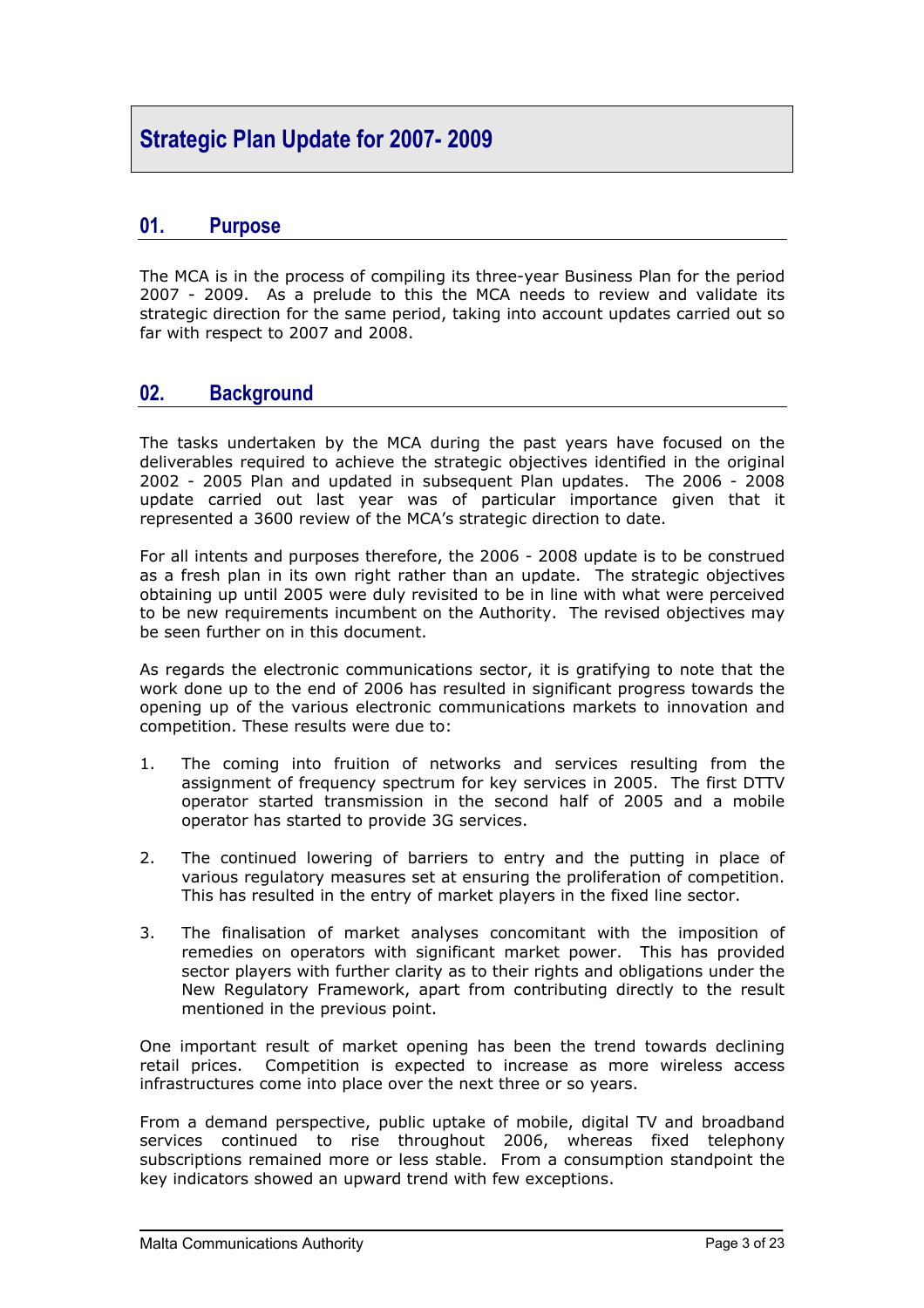# <span id="page-3-0"></span>**03. Environmental Considerations**

The contextual environment underlying the Strategic Plan period 2007 - 2009 is characterised by the following key features or developments:

- o The existence in Malta of multiple operational networks and services in practically all electronic communications markets.
- o The accelerated pace of technological innovation that is resulting in convergence of networks and services.
- o The evolution of mainly voice-oriented networks towards more versatile 'next generation' IP-based networks and the delayed development of a common European Union (EU) position vis-à-vis their regulation.
- $\sim$ The initial indications as to the direction that the EU intends to take in its proposed revision of the existing electronic communications Regulatory Framework and defined markets in 2006 / 2007.
- o The ITU Regional Radio-communications Conference (RRC06) that duly took place in 2006, wherein Malta was guaranteed a minimum number of precoordinated frequencies, but during which Italy inexplicably fell short of reconfirming the co-ordinated use of further frequencies by Malta, which it had endorsed only some time before.
- o A proposal by the EU Commission for a more flexible utilisation of radio spectrum, once assigned, and the gradual introduction of spectrum trading.
- o Increasing international concern on the need to strengthen information security.
- o An increment in the uptake of e-commerce services in Malta.
- o The current revision by the EU Commission of the existing Postal Directive in 2006 characterised by a clear signal that the intended full market opening is likely to be 2009.
- o The continued decline of volumes in the postal universal services area, countered to an extent by a perceived increase in courier and parcel operations, thanks also to heightened e-commerce business.

With respect to the 2006 - 2008 Strategy update a number of these environmental considerations no longer constitute an unknown. The RRC06 conference took place during May / June 2006, whereas the Commission made known its broad direction with respect to the reviews of the Electronic Communications and Postal regulatory frameworks respectively. Information security issues have been subject to an incessant escalation to the extent that they now constitute an environmental feature meriting focused attention. These developments are now to be factored in the 2007 strategy.

On the other hand a clear direction relative to a common EU position on the regulation of IP based networks did not take place. Meanwhile IP based networks in Malta are becoming a reality.

The outcomes of those environmental considerations on which the MCA now has visibility have been factored into this Strategy update accordingly.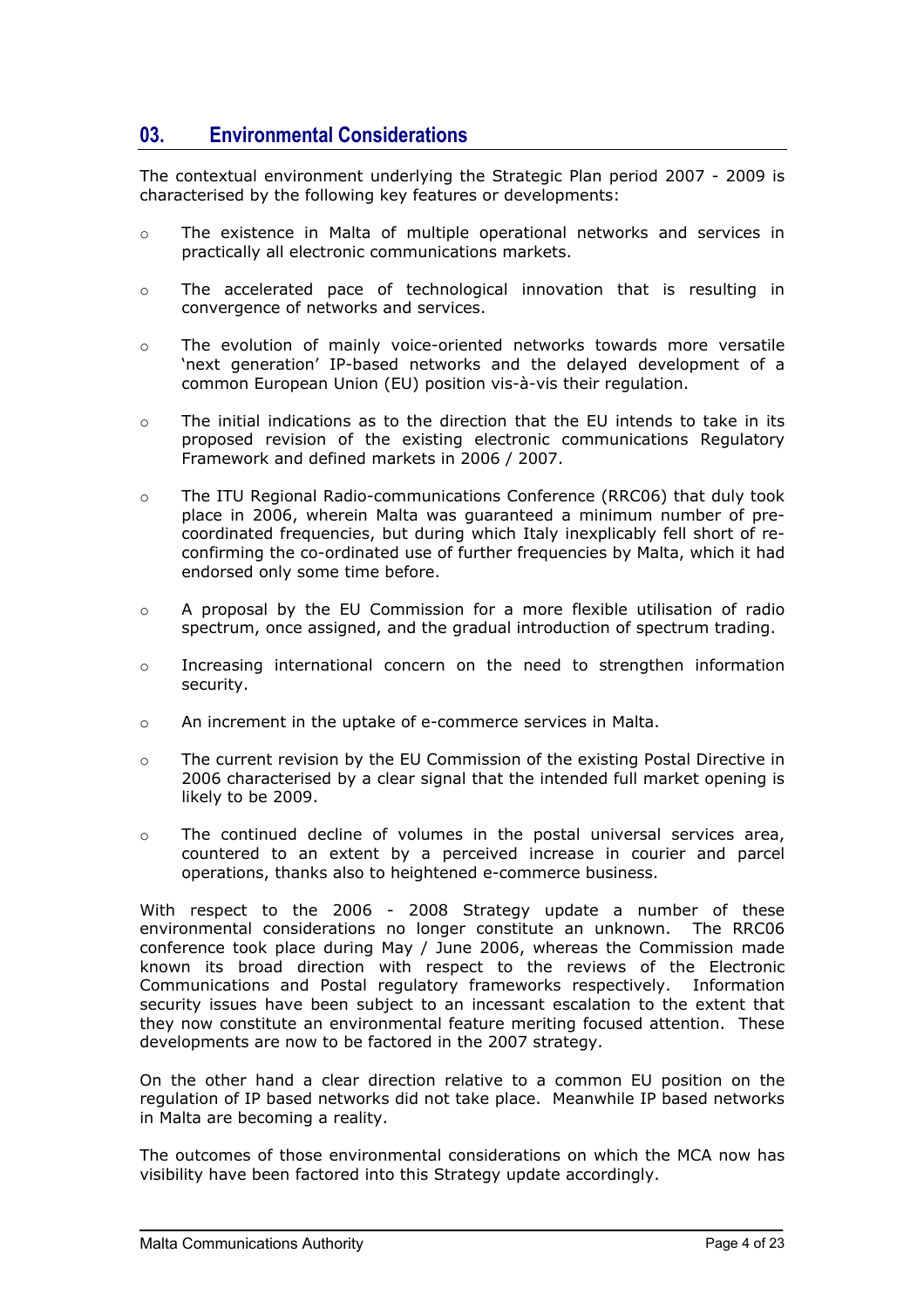# <span id="page-4-0"></span>**04. Mission and Underlying Principles**

The MCA's Mission is deemed as still holding valid for the timeframe of this Update, and is reiterated hereunder:

**To regulate the electronic communications, e-commerce and postal sectors with a view to achieving sustainable competition, enabling customer choice and value for money, coincident with contributing to the development of an environment that is conducive to investment, and continued social and economic growth.** 

In carrying out its mission the MCA is committed to performing in a manner that is transparent, proportionate, non-discriminatory and objective. The above mission statement implies a number of principles, which the MCA needs to hold central to all the activities that it carries out. These principles, which are listed below, were articulated in the 2006 Plan and are still deemed to hold good for the forthcoming three-year period:

- o The realisation of a range of communication services of high quality and competitive prices is best achieved through the development of fair and sustainable competition.
- o In the absence of competition, regulation will seek to simulate the effects of competition.
- o Regulation will cater for the interests of consumers but will also take into account the exigencies of service providers.
- o Regulation will tend towards technological neutrality and be sufficiently flexible such as to enable change and allow for technology convergence.
- o Regulatory decisions will be transparent and accessible to all and sundry in order to facilitate decisions by market players, policy makers and other stakeholders.
- $\sim$ The MCA's regulatory activity should serve to overall contribute, from a supply standpoint, to Malta's transition to a knowledge society and economy.
- o Overall social and economic welfare should be another objective of the MCA's regulatory activity.
- o The wider implications at a European level will be taken into account in the formulation of any decisions at the Maltese level.

# **05. Validation of the Strategic Objectives**

The MCA's Strategic Objectives were updated in the 2006 - 2008 Plan. It is deemed that there is no need to effect any changes to these Objectives for the period 2007 - 2009. The MCA's Strategic Objectives for the period covered by this Plan update are reiterated below:

#### **Electronic Communications**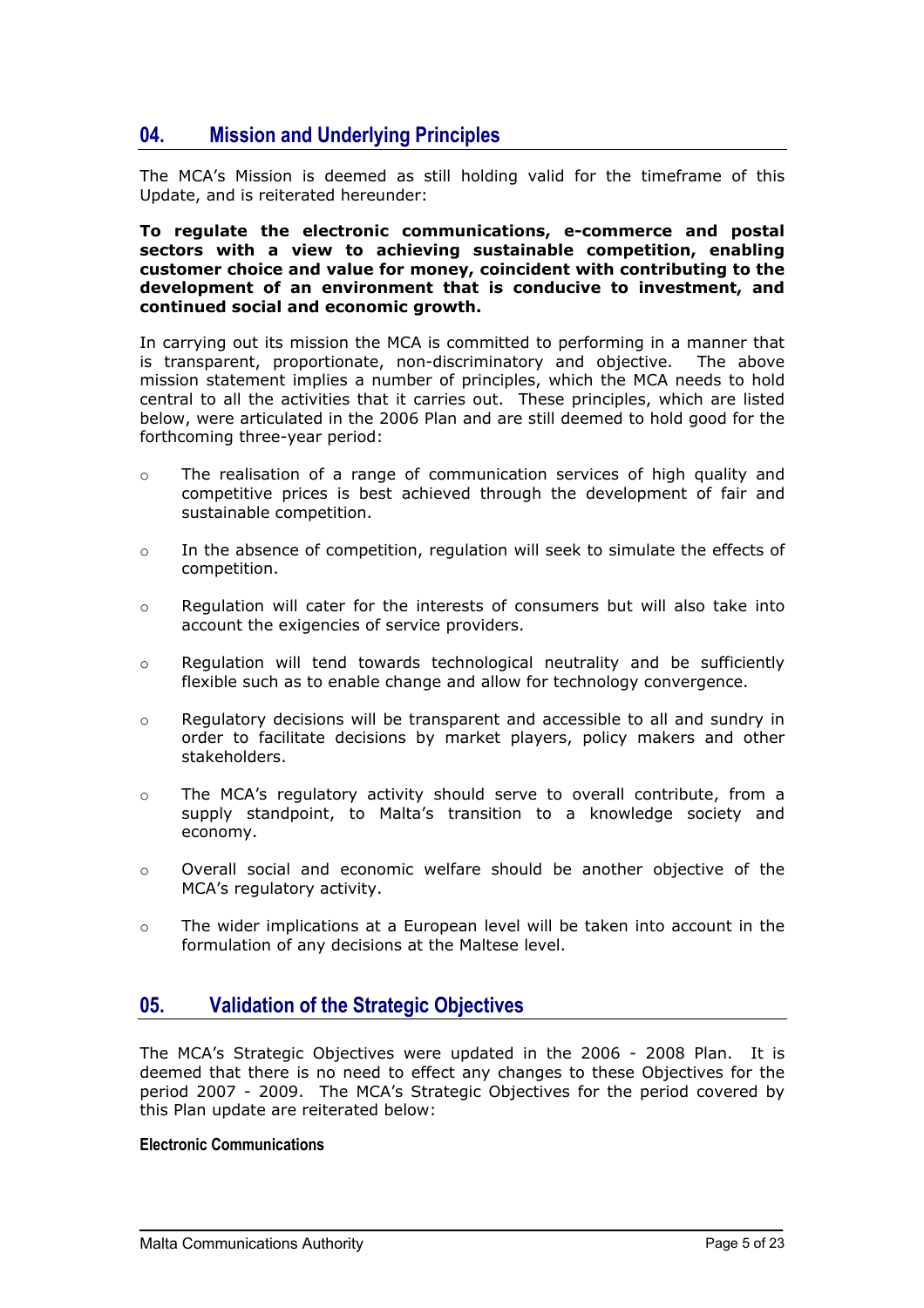- T1 Consolidating an electronic communications environment that is capable of sustaining competition among existing providers whilst ensuring ease of entry to new undertakings.
- T2 Ensuring that residential and business consumers of electronic communications services get the best value-for-money from Maltese services providers, and that any social inclusion aspects as may be identified are addressed.
- T3 Contributing to the ongoing discussion, at an international level, on the consistent development of the electronic communications regulatory framework and related issues.
- T4 Facilitating the proliferation of Broadband, in line with the e-Europe mission and objectives, via the development of the necessary regulatory environment.

#### **e-Commerce**

E1 - The consolidation of the institutional and organisational elements on a National scale, that are required for the achievement of a solid e-Commerce environment that inspires trust in all those who use it.

#### **Postal Services**

- P1 Attaining, within envisaged timeframes, a liberalised postal services environment that ensures ease of entry to new undertakings and sustainable competition.
- P2 Ensuring that residential and business consumers of universal postal services get the best value-for-money from Maltese postal services providers.
- P3 Contributing to the ongoing discussion, at an international level, on the consistent implementation and ongoing development of the Postal regulatory framework and related issues**.**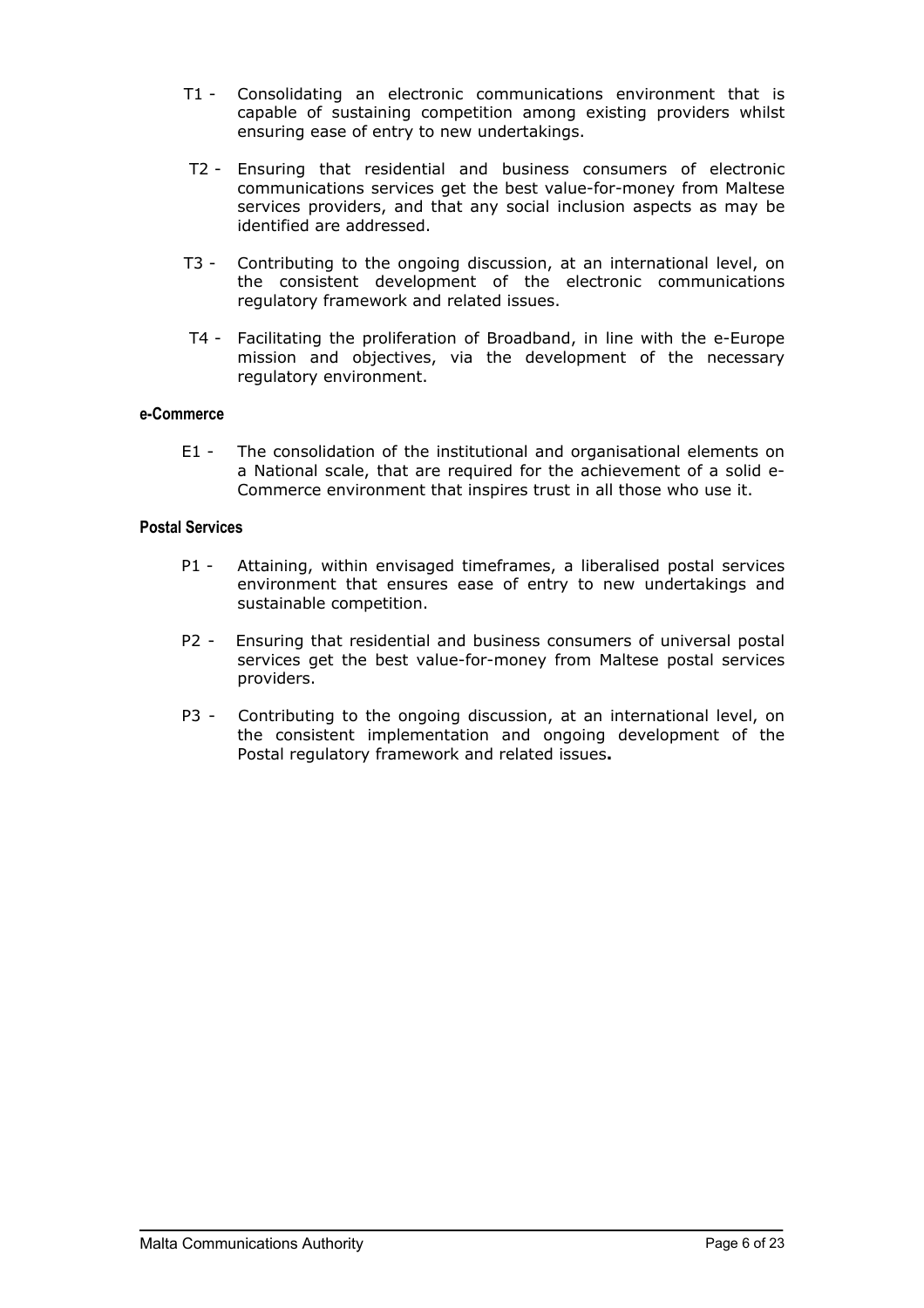# <span id="page-6-0"></span>**06. Strategic Objectives**

What follows is a high level rendering of activities envisaged under each Strategic Objective. These envisaged activities have been split into two sub-categories, namely those that are confirmed as the established direction under the 2006 - 2008 Strategic Plan (and which are reproduced in this update for ease of reference) and those that represent a variation to this Plan. These new strategic thrusts represent the 2007 Plan update.

#### **Strategic Objective T1**

**Consolidating an electronic communications environment that is capable of sustaining competition among existing providers whilst ensuring ease of entry to new undertakings.**

# **Outlook**

In relation to the 2006 Strategic Direction and related tasks, it is envisaged that 2007 will, by and large, entail a continuation of 2006. However, a number of thrusts that entail a variation to the 2006 Plan are also envisaged.

## **Established Tasks**

#### **Access and Interconnection**

The MCA will continue to ensure that rights to access and interconnection will, within the boundaries delineated by regulation, be available to all service providers and that the MCA will have the necessary enforcement tools to ensure 'de facto' interconnection.

Reference Interconnection Offers will continue to be required where necessary, and will be supplemented by mechanisms such as regulatory accounting, accounting separation, cost-modelling and interconnection rate glide paths.

Where this is already not the case, access conditions characterising the various types of electronic communications networks and services falling under the MCA's regulatory remit will also be clarified so as to ensure the transparency that is a necessary pre-condition to the adoption of such business models.

The MCA's cost model for the incumbent will undergo further refinement and will also be extended to areas deemed as necessitating such in-depth analysis. Notable among these areas are leased lines, broadband services and the local loop.

A forward-looking issue that will need to be addressed in this context relates to the treatment of interconnection in the case of next generation networks, where the 'traditional' modes of interconnection will be supplanted by new technological solutions. This is dealt with under the subsequent heading.

#### **Next Generation Networks and Technology Convergence**

The regulatory treatment of so-called next generation networks in the context of competition is a key issue that has emerged on the international arena in recent months. It still needs to be addressed in a wholesale fashion in terms of a policy and regulatory approach.

The articulation of a policy relative to the regulatory treatment of Next Generation networks was originally slated for 2006. This was premised on the provision of a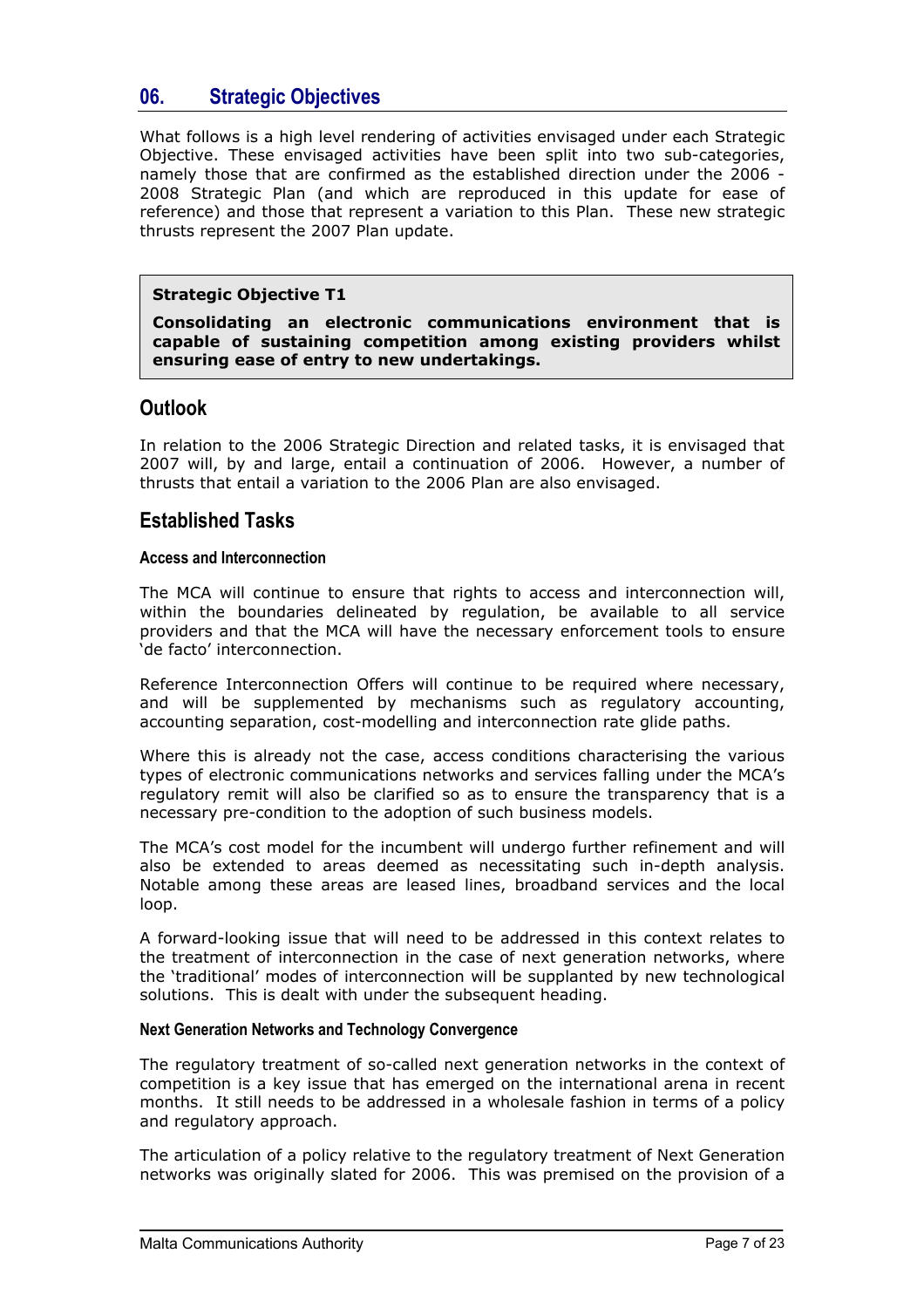clearer overall direction being charted by the EU. Such direction was deemed as being an ideal one, in that any policy ultimately formulated by the MCA would be in line with the overall Europe-wide umbrella policy.

Unfortunately a concerted EU direction on this sensitive matter has not as yet materialised. Whereas the MCA will, to the extent possible, address this issue in conjunction with its European counterparts, so as to ensure a consistent approach where necessary, the likelihood is that the MCA will be required to move before most Member States.

Key issues to be tackled in this area will be the treatment of IP based networks and the implications arising from the accelerated convergence of services that can be delivered by wired and wireless means, with the concomitant implications on bundling at the retail level.

#### **Developing the Potential of Frequency Spectrum**

Frequency Spectrum has become an essential component in the development of infrastructure-based competition, thanks also to technology improvements that have come about in recent years. The MCA has already assigned frequency spectrum with respect to digital terrestrial TV and radio broadcasting, 3G mobile telephony and Broadband wireless access.

The resultant new networks and services should contribute to significant opening of markets to infrastructure competition.

The MCA has published a spectrum strategy dealing with maximising the potential of available frequency spectrum. Following the adoption of the spectrum strategy the MCA will embark on a service-by-service review with the objective of realigning frequency usage requirements with respect to existing and prospective assignments.

It is acknowledged that the most sensitive and onerous aspect of this exercise will be whether and how to realign the scope of existing rights of use, in light of present and future competition. There is a limit to full liberalisation of spectrum use.

#### **Market Analyses**

The MCA will, in the course of 2007, concentrate on the application of remedies resulting from the wave of market analyses carried out during 2005 / 2006. The MCA will also be monitoring market developments with a view to deciding whether certain markets need to be analysed before the envisaged timeframes.

#### **Legal Review**

The MCA has now established several years experience and can thus better assess the effectiveness of the empowering legislation and identify areas for improvement. The MCA will continue reviewing existing laws and regulations with a view to making the necessary recommendations to Government on provisions that are either obsolete, ambiguous or restrictive on the MCA's regulatory or enforcement powers.

# **Variations to the 2006 - 2008 Plan**

#### **Competition Law**

Events during 2006 have pointed to the need to consolidate the relationship between the MCA and the Office of Fair Competition (OFC) with a view to ensuring a seamless intervention on the market by the two entities where such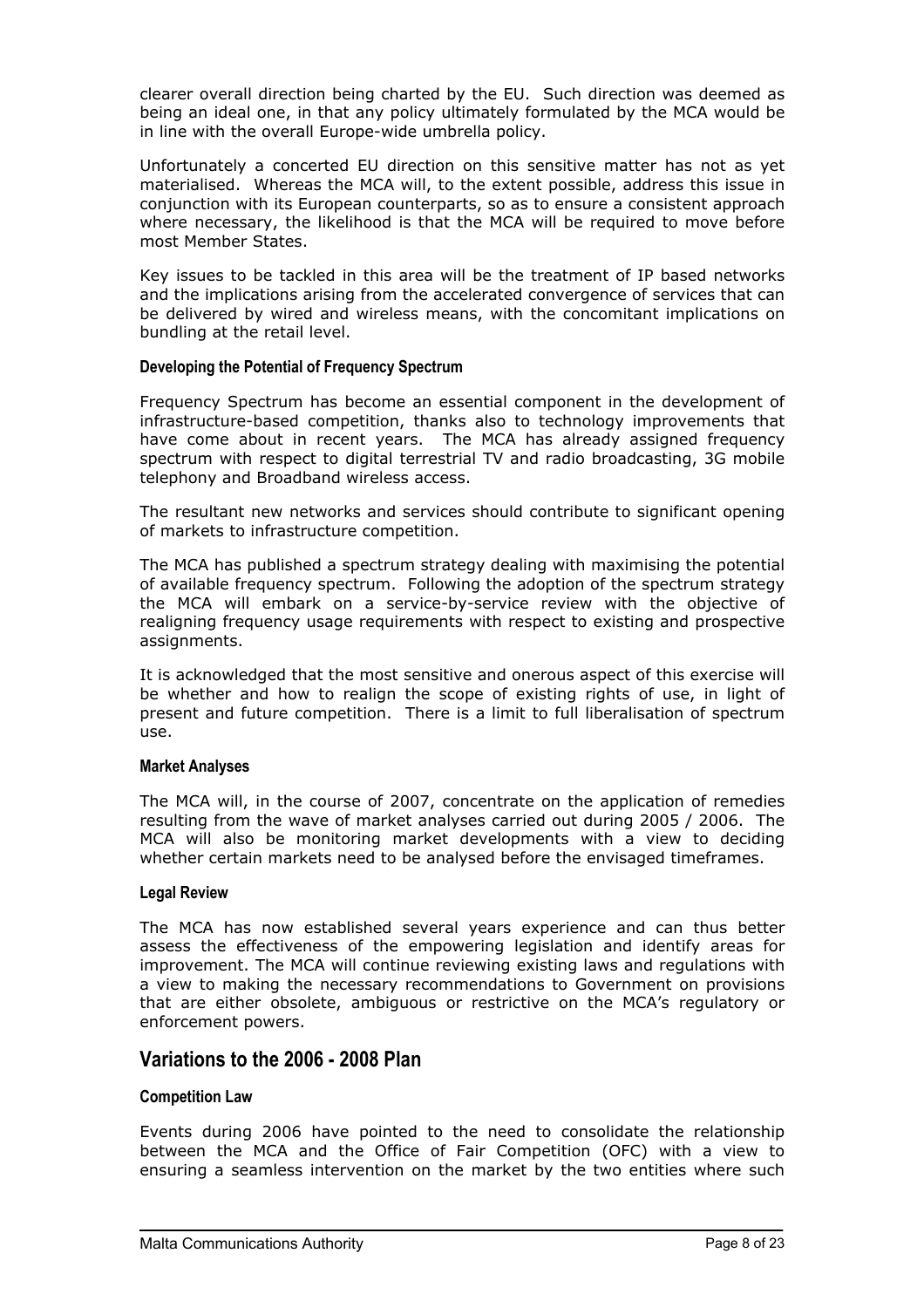intervention is required. The MCA will also be exploring, together with Government and the OFC, the options relative to the migration of ex-post electronic communications regulations to the MCA.

In the event that ex-post competition regulation accrues to the MCA, the Authority will set up the apposite structures and processes in order to cater effectively for these new responsibilities and ensure seamless dovetailing with its 'ex ante' regulatory remit.

#### **Emergent Competition Issues**

The past year has been characterised by a number of issues that merit closer scrutiny by the MCA with a view to charting a way forward, possibly in conjunction with counterpart NRAs, on the regulatory treatment of elements such as bundling, and potential duopoly situations. The MCA deems that such issues merit a distinct thrust.

# **Key Performance Indicators**

The MCA will continue to monitor progress relative to the attainment of this objective via a series of key performance indicators. Thanks also to the benefit of past experience the indicators that are deemed to be best suited for an assessment of progress with regard to the attainment of this strategic objective, are the following:

#### **Strategic Objective T1 – Key Performance Indicators**

- $\circ$  Movements in number and variety of market players, as well as relative market shares.
- o Price movements
- o Availability of updated interconnection agreements, Reference Interconnection Offers and cost orientated charges where these are required.
- o New service offerings
- o Overall Sector volume and financial indicators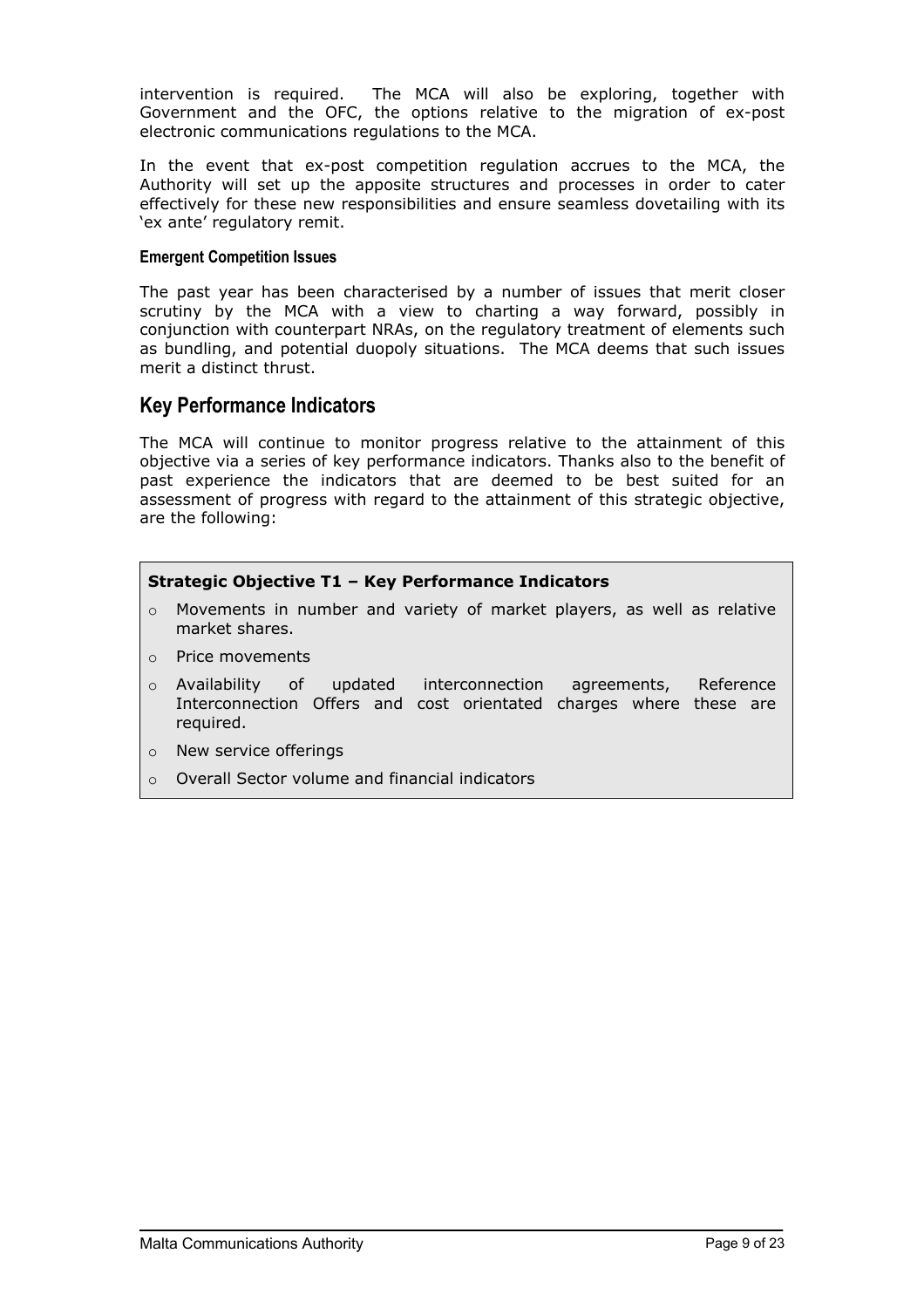#### **Strategic Objective T2**

**Ensuring that residential and business consumers of electronic communications services get the best value-for-money from Maltese services providers, and that any social inclusion aspects as may be identified are addressed.**

# **Outlook**

The onset of lasting competition will ultimately provide the greatest benefit to the consumer. The MCA will, however continue to directly address consumer issues in line with the general direction established in the 2006 Plan with some variations to the direction established therein. The established activities as well as the envisaged changes to the 2006 strategic direction are as follows:

# **Established Tasks**

- $\sim$ Continued development of the customer care, complaints handling and dispute resolution functions within this organisation. The MCA will ensure adequate capacity to deal with consumer enquiries, complaints and disputes.
- o Ensuring tariff transparency where competitive forces are not yet established or absent.
- o The continued review and monitoring of the universal service. The concept of what constitutes an essential service will also be periodically reviewed in line with EU principles and recommendations.
- o The provision of comprehensive consumer information on relevant aspects of electronic communications.
- o The monitoring of progress towards digital migration in broadcasting and the assignment of frequencies earmarked for broadcasting meeting General Interest Objectives.
- o Ongoing monitoring of electromagnetic emissions with a view to ensuring levels of electromagnetic radiation in conformity with ICNIRP guidelines.
- o The monitoring of electronic communications networks integrity
- o The ongoing programming and execution of market surveillance in accordance with the R&TTE regulations.
- o Ongoing monitoring of frequency spectrum with a view to ensuring that no harmful interference occurs.

## **Variations to the 2006 - 2008 Plan**

 $\circ$  The gradual rolling back of retail price controls will be applied where warranted. The MCA has already rolled back the RPI-X mechanism, as well price control in the international fixed telephony retail markets. The MCA will keep monitoring retail telephony markets to ascertain whether consumer interests need to be safeguarded through such a form of regulation as competition gradually unfolds.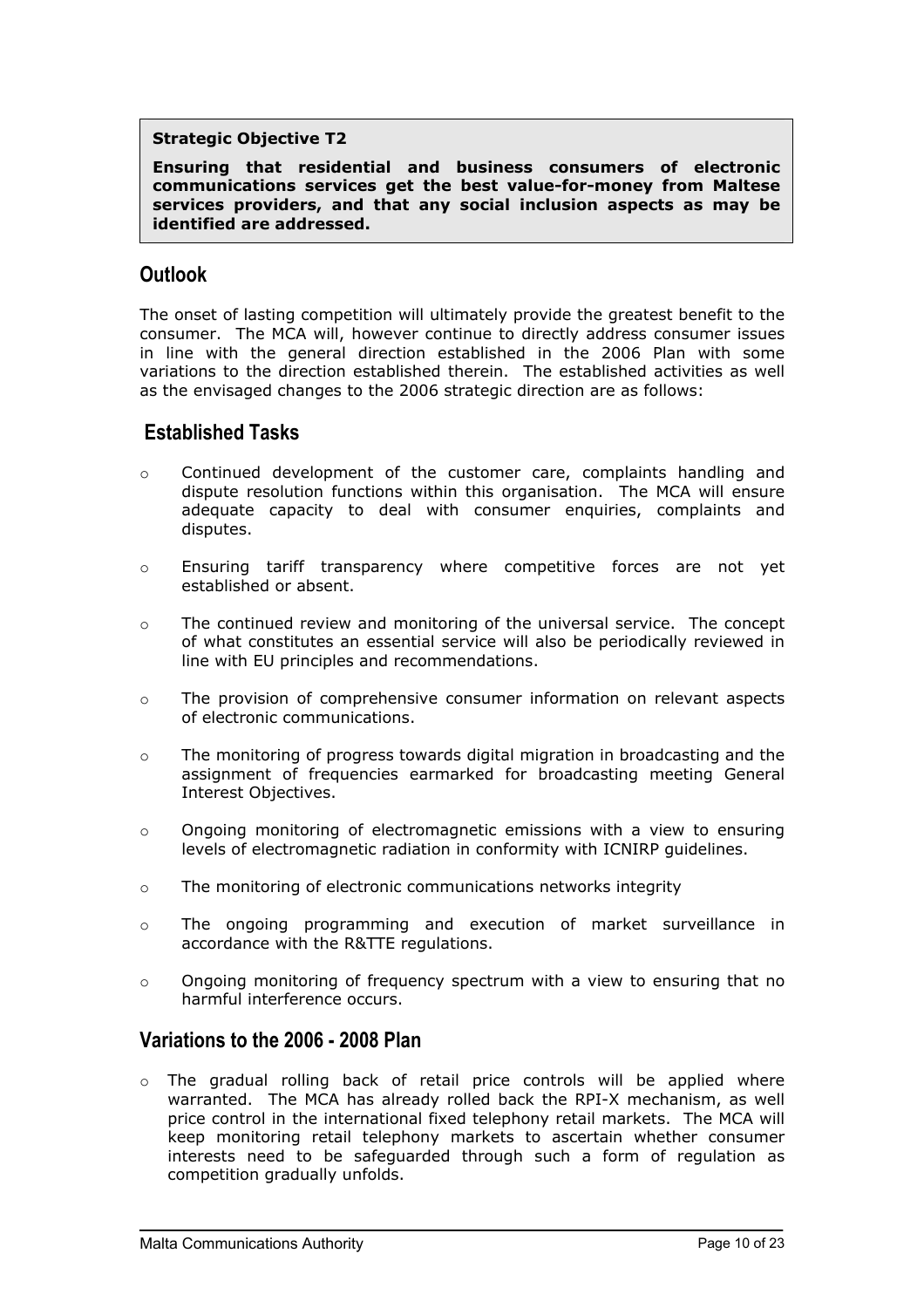o A review of extant Quality of Service (QoS) policy direction, in light of changing technologies and a multiple operator environment, is seen as being required.

# **Key Performance Indicators**

The MCA will continue to monitor progress with respect to the attainment of this objective via a series of key performance indicators:

### **Strategic Objective T2 – Key Performance Indicators**

- o Movements in the electronic communications price index
- o Publicly available information relative to QoS parameters in particular line connection and fault repair
- o Quality of Service Improvements
- o Stakeholders' perceptions of overall quality of services provided
- o Stakeholders' perceptions of the regulator
- o % of complaints dealt with satisfactorily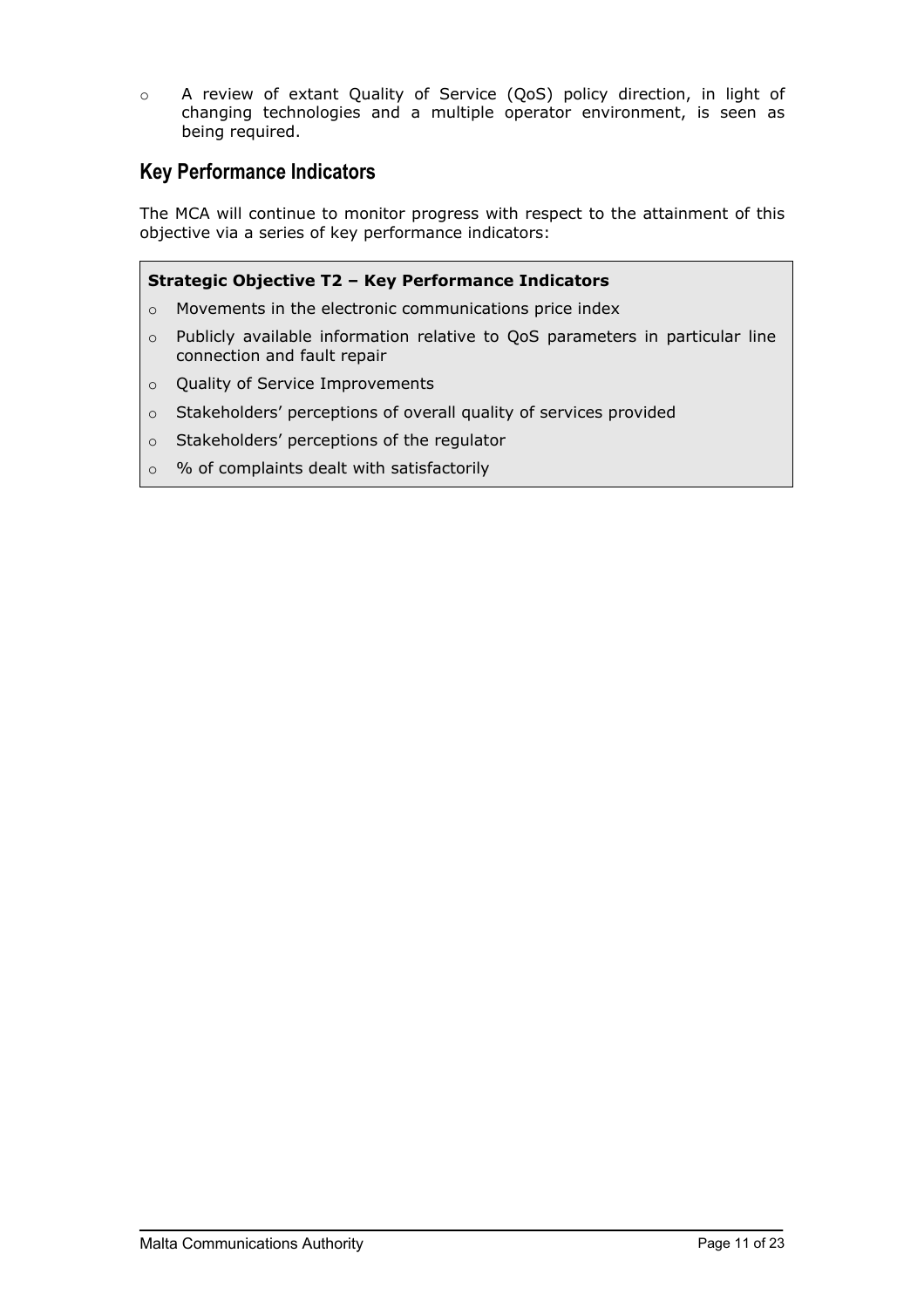#### **Strategic Objective T3**

**Contributing to the ongoing discussion, at an international level, on the consistent implementation and ongoing development of the electronic communications regulatory framework and related issues.**

# **Outlook**

The international dimension of the MCA's operations has continued to increase throughout 2006, essentially due to:

- 1. The finalisation of the bulk of market analysis exercises.
- 2. An acceleration in EU activities concerning spectrum policy and e-Commerce regulatory policy.
- 3. The review on the part of the European Commission of the extant Electronic Communications Framework with a view to the issuance of a new set of Directives in 2009.
- 4. Active participation in the RRC06, which demanded heavy involvement in terms of time and resources, followed by protracted negotiations with neighbouring countries relative to broadcasting frequency co-ordination.
- 5. The assumption by MCA of new responsibilities on the international front relative to information security and Galileo.

Following the experience of 2006 it is clear that interactions on an international plane are set to continue in 2007 at least on a par with the preceding year. There is, nonetheless, no variation to the nature of tasks required during 2007, vis-à-vis 2006. In this respect therefore it is not expected that there will be any fine-tuning to the nature of tasks required in achieving this Strategic Objective.

One needs to ensure that the right amount of resources is dedicated towards the achievement of this Strategic Objective.

# **Established Tasks**

As indicated above, the MCA's activities targeted towards the achievement of this Strategic Objective remain the same as those indicated last year. These activities are reproduced hereunder for ease of reference:

- o Ongoing provision of advice to Government on proposed EU legislative measures and other communications.
- o Ongoing provision of advice to Government on the interpretation and application of any new Directives, recommendations and other EU documents as well as any related issues and disputes arising.
- o Active participation in EU organisations such as COCOM, RSCOM, RSPG, ERG, ENISA and Galileo as well as in other international fora such as CEPT, NNA and the ITU. The MCA will continue striving to make a valid contribution to these fora now that this organisation has reached a stage of maturity where participation can make a valid impact.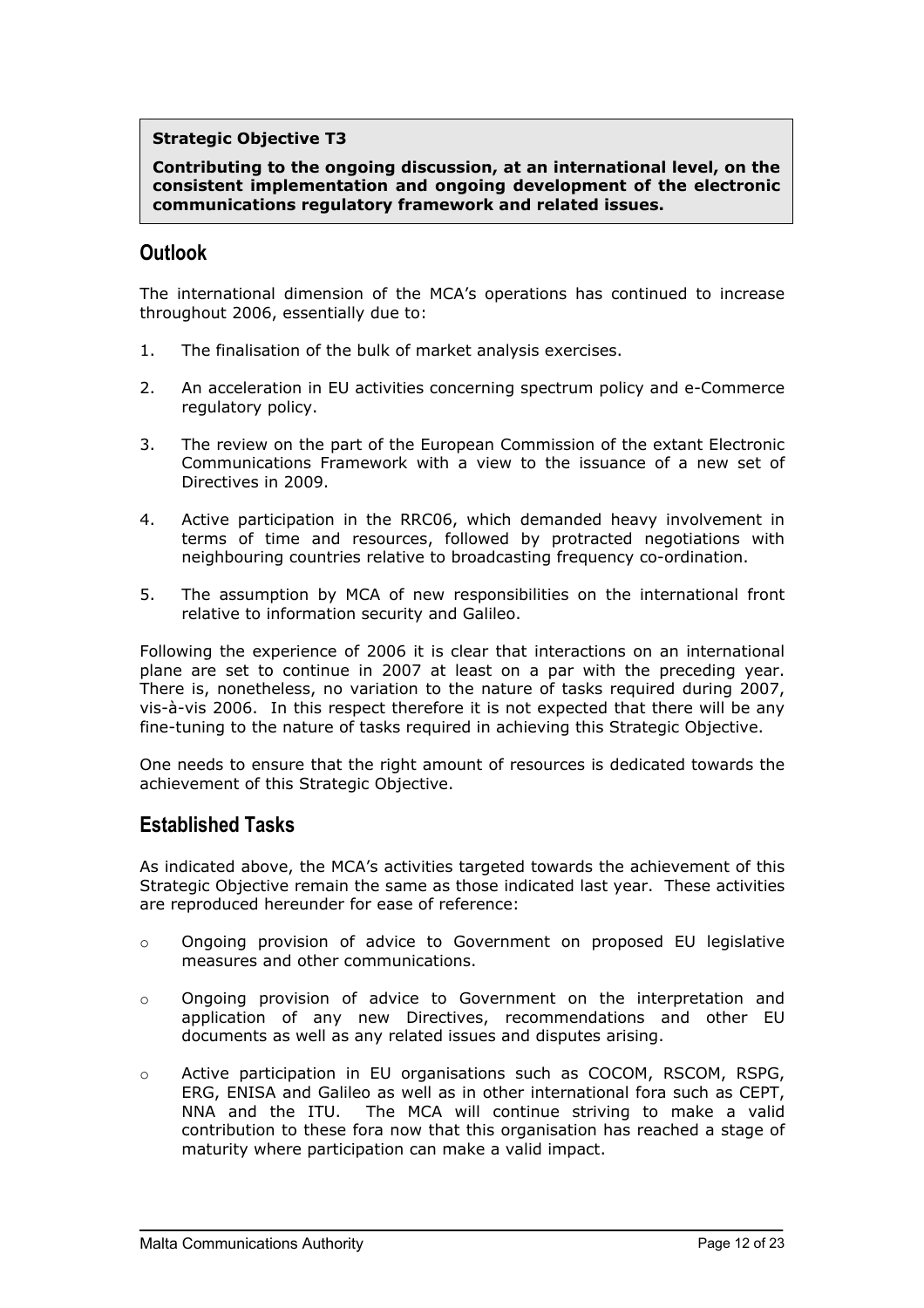- o Continued participation in IRG and its various sub-groups, with a view to contributing to the output of the workgroups, to the extent that its resources will allow. Of particular relevance is the MCA participation in the IRG workgroup that has been appositely set up with the aim of providing input to the 2006 review of the Electronic Communications Framework.
- o Ongoing submission of accurate statistics and information to the EU and other international organisations. The MCA will also be in a position to comment on the make up of sector information requirements with a view to providing valid information to the Commission.
- o Collaboration on a one-to-one basis with peer regulators on a regular or one-off basis.

# **Key Performance Indicators**

The MCA will continue to monitor progress with respect to the attainment of this objective.

### **Strategic Objective T3 – Key Performance Indicators**

o The MCA will evaluate, on a periodic basis, the effectiveness of participation in such international fora particularly in relation to issues concerning Malta's interests.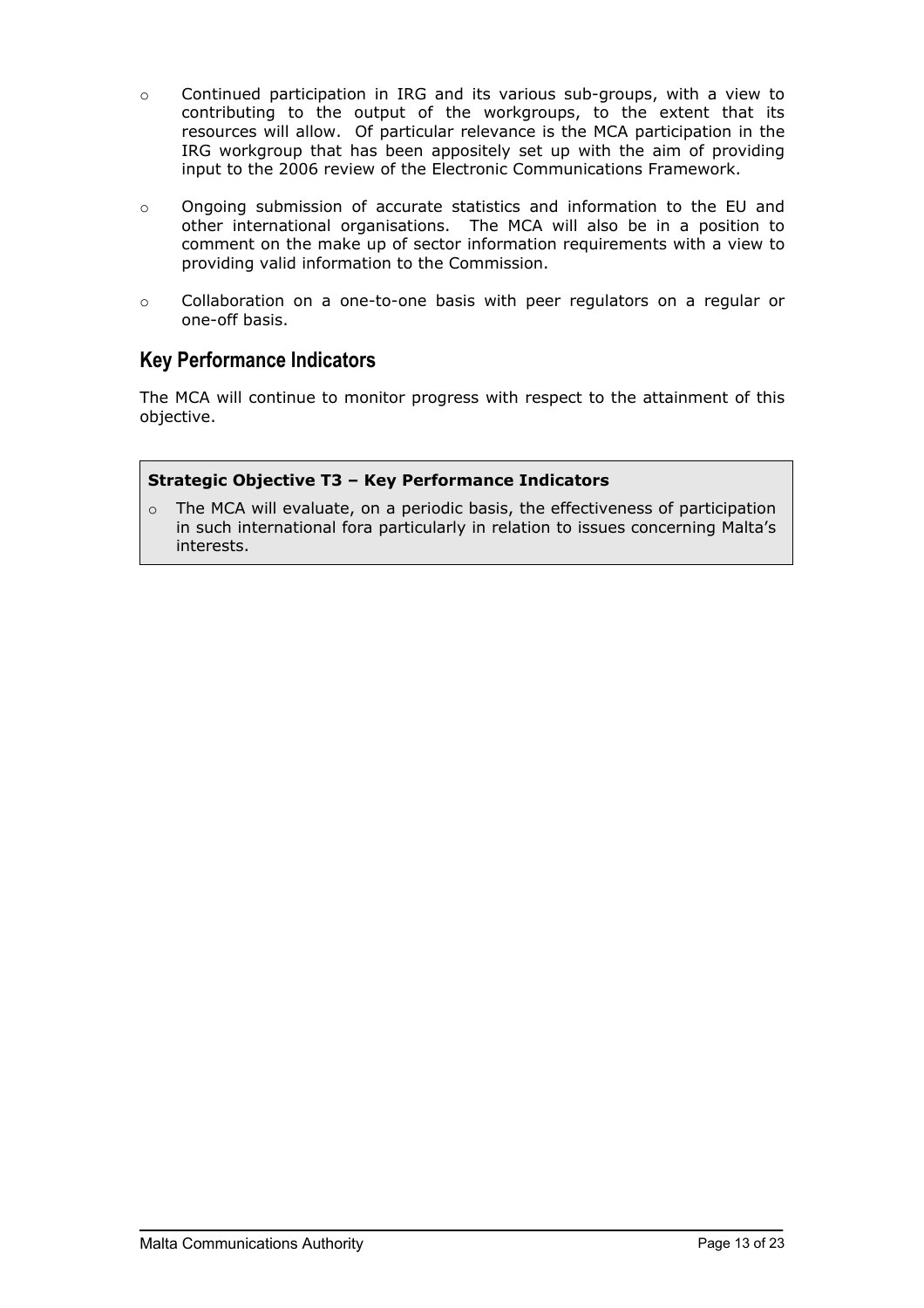#### **Strategic Objective T4**

**Facilitating the proliferation of Broadband, in line with the e-Europe mission and objectives, via the development of the necessary regulatory environment.**

# **Outlook**

The MCA's activities throughout 2006 were in line with the tasks identified as being required for the period in order to achieve this Strategic Objective. It is not envisaged that there will be significant variations during the forthcoming threeyear period.

There was nonetheless one particular activity on which the MCA placed more focus than anticipated. This had to do with ensuring that a multi-player environment in broadband provision can subsist beyond the current two-player scenario. It is expected that this focus will continue to subsist in the forthcoming plan period.

# **Established Tasks**

The Strategic Direction established in the 2006 - 2008 Plan is confirmed. It is expected that during the forthcoming three-year period the MCA will continue to ensure that the various broadband technology platforms will be available to the Maltese public. By way of key tasks the MCA will:

- o Monitor the rollout of wireless broadband infrastructures and services with a view to ensuring timely implementation in line with licence conditions.
- o Facilitate such rollout via co-ordination with other Government bodies where necessary.
- o Inform consumers of the various broadband solutions on the market.
- o Periodically review and update the 'supply side' of the National Broadband Strategy and publish for consultation in collaboration with the Ministry of Investment, Industry and Technology (MIIIT).
- o Ensure that operators adhere to their regulatory obligations e.g. Local loop unbundling and third party wholesale access, with respect to matters affecting the provision of broadband.
- o Ensure technology neutrality in the application of regulation for all broadband networks and services.

## **Key Performance Indicators**

The following are the envisaged key performance indicators relative to this strategic objective:

#### **Strategic Objective T4 – Key Performance Indicators**

 $\circ$  Change in broadband penetration in terms of subscriber numbers and % of population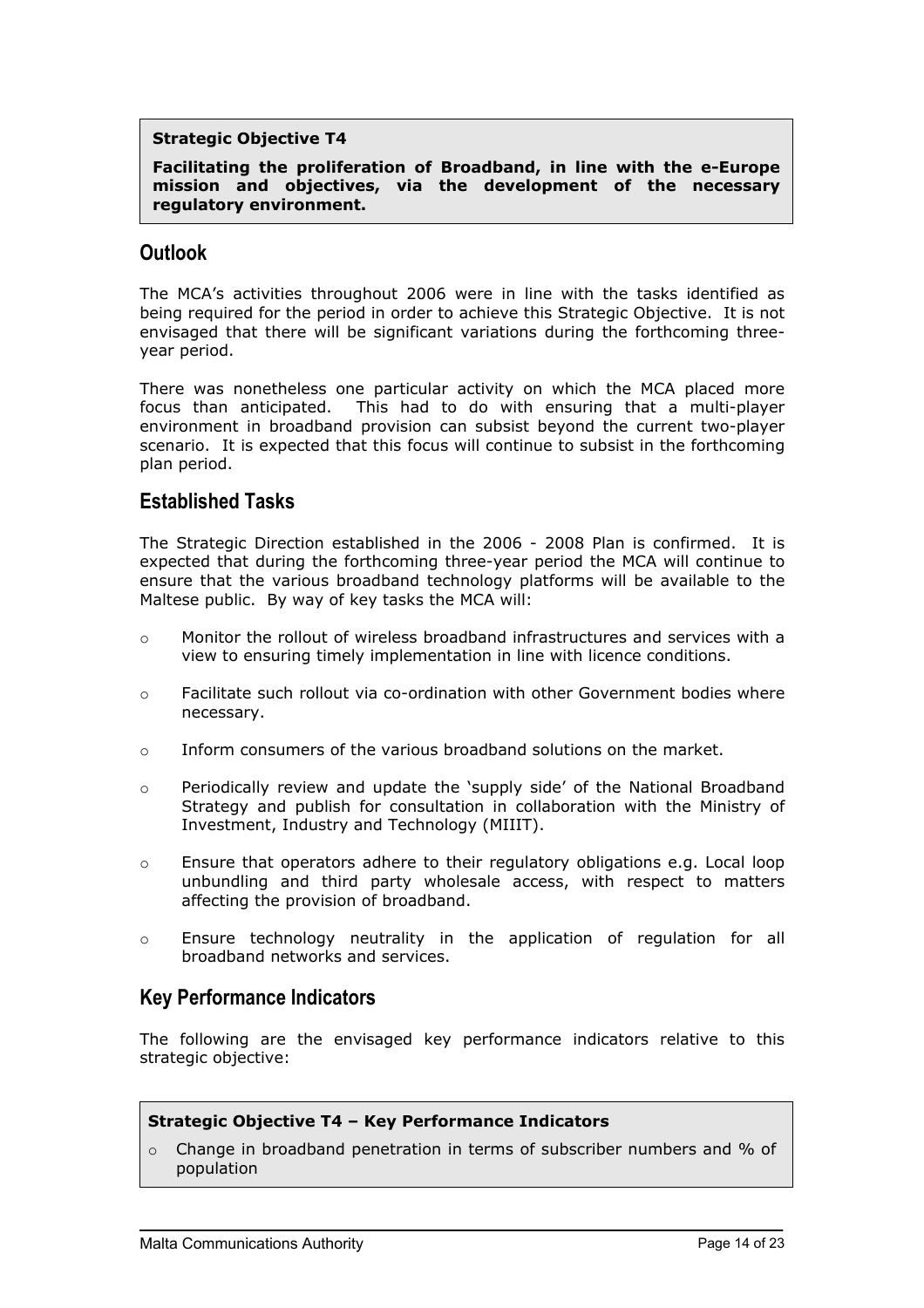- o Number of broadband infrastructures and service providers
- o Variety of technology platforms on which broadband services are offered
- o Assessment of Malta's performance in this area vis-à-vis the Lisbon objectives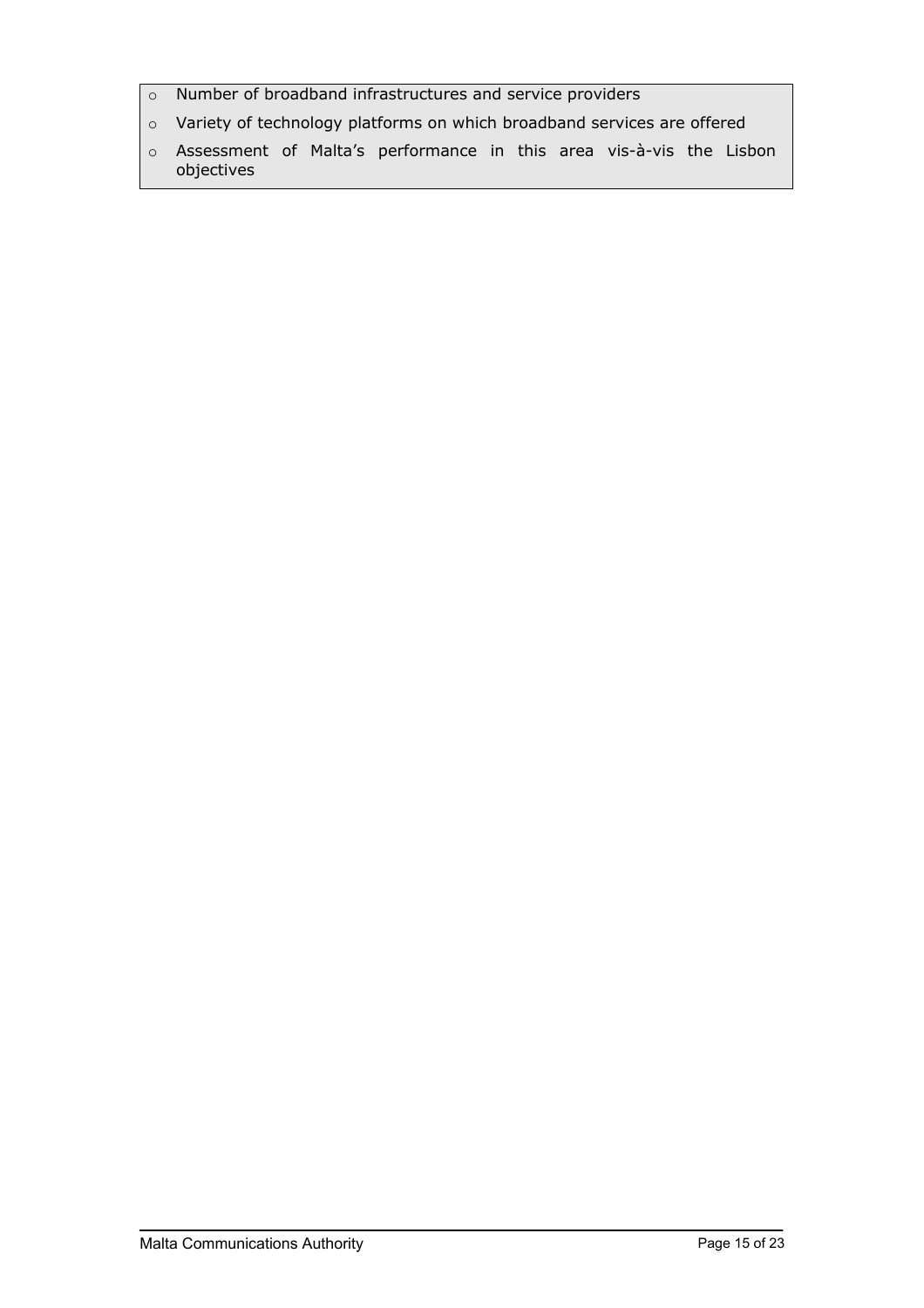#### **Strategic Objective E1**

**The consolidation of the institutional and organisational elements, on a National scale, that are required for the achievement of a solid e-Commerce environment that inspires trust in all those who use it.**

# **Outlook**

The outlook in respect of this Strategic Objective is expected to remain the same for the period 2007 - 2009, with one notable exception, that is, the formulation and implementation of an e-security policy and strategy, which represents a new thrust in respect of this Objective.

# **Established Tasks**

During the Plan period the MCA will continue working towards the implementation of the necessary regulatory structures that are required to achieve a solid e-Commerce environment. Notable among the tasks required to attain this strategic objective, are:

- o Ensuring adequate awareness at a service provider level of obligations arising out of the eCommerce Act.
- o Ensuring that consumers are aware of their rights and avenues of redress.
- o Implementing a tailored complaints handling system.
- o Encouraging and facilitating the adoption of industry led codes of practice and/or trust mark schemes.
- o Providing adequate and up to date information to service providers regarding requirements relative to the take up and pursuit of such services.
- o Securing the notification of Certification Services Providers with the MCA.
- o Setting up and maintaining an e-signatures audit and supervision function.
- o Carrying out e-signatures technical and security audits as necessary.
- o Supporting the development of a voluntary accreditation scheme for Certification Service Providers.

## **Variations to the 2006 - 2008 Plan**

The MCA will, in conjunction with other stakeholders, embark on the development of a national e-security policy and strategy with a view to, among others, creating increased awareness of the advantages inherent in e-security at various levels.

The strategy will seek to put in place all the prerequisites necessary for effective network and information security as well as effective protection against criminal activity conducted on-line. These include, amongst others, effective computer misuse legislation, effective enforcement capability, adequate awareness raising and education, as well as national measures to ensure effective critical information infrastructure protection.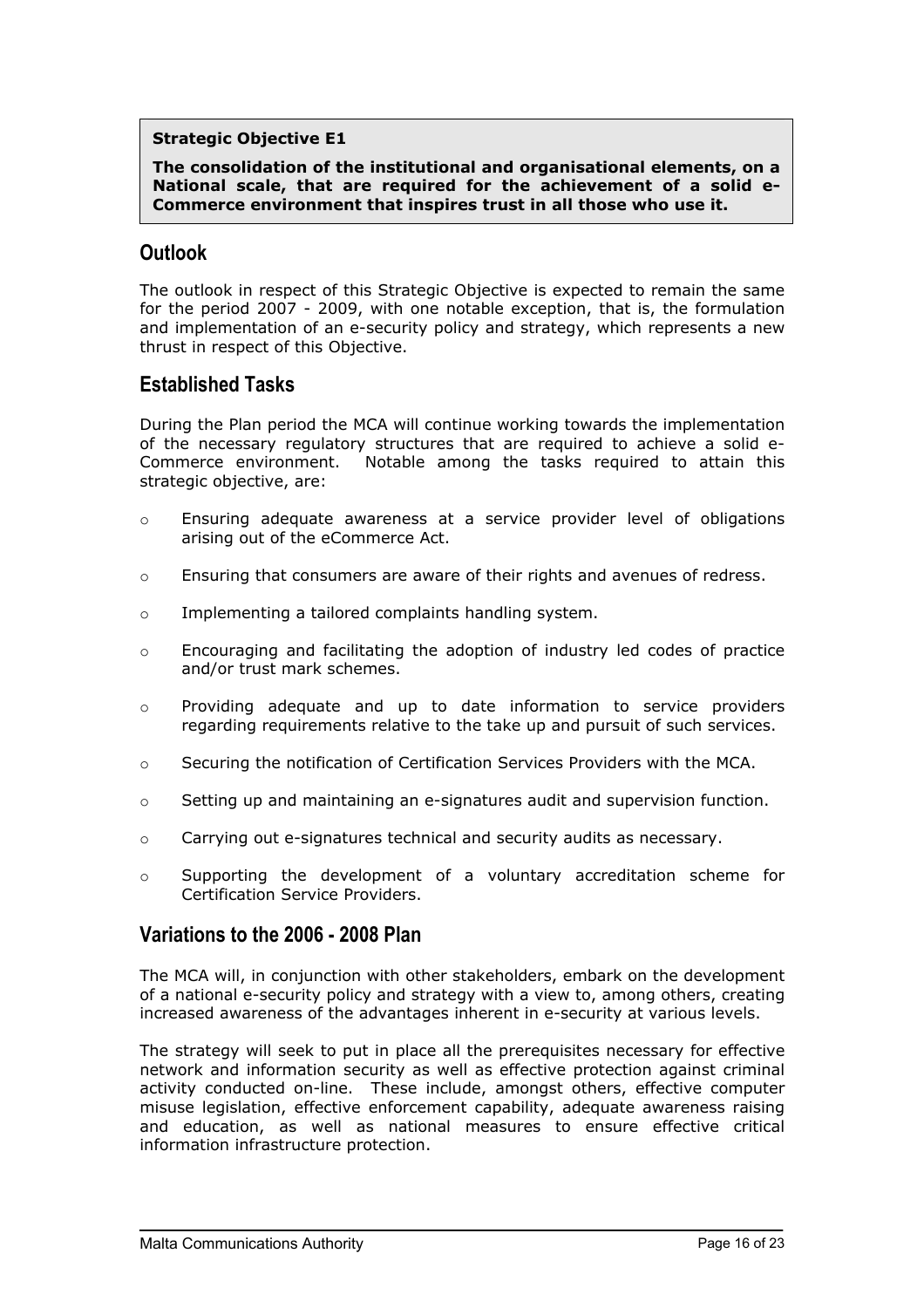The implementation of national eID programmes, as well efforts that need to be made at an international level, in order to ensure the interoperability of the models adopted at a national level (this, with a view to securing cross-border availability of public services), constitutes another key thrust. This will also be addressed in the strategy and links directly with the supervisory role of the MCA with regard to electronic signature certification services.

# **Key Performance Indicators**

The following KPI's have been identified for measurement of progress with regard to the attainment of this strategic objective:

### **Strategic Objective E1 – Key Performance Indicators**

- o Trusted third parties are operating in Malta
- o Public awareness of the existence and implications of TTP's and the regulatory role of the MCA
- o Public perception with regard to the security of e-commerce transactions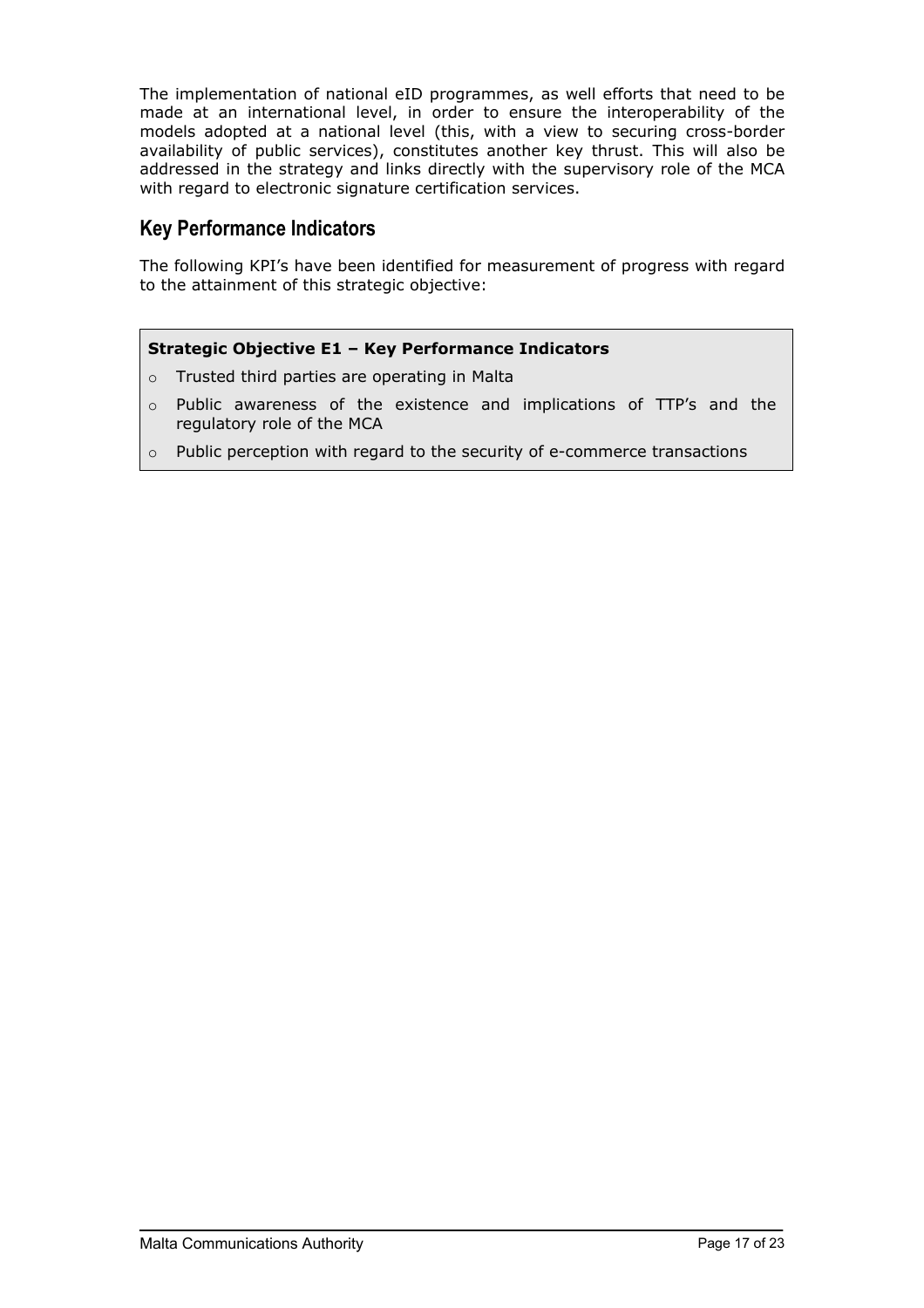#### **Strategic Objective P1**

**Attaining, within envisaged timeframes, a liberalised postal services environment that ensures ease of entry to new undertakings and sustainable competition.**

# **Outlook**

It is envisaged that the outlook relative to the attainment of this Strategic Objective will remain the same for the period 2007 - 2009.

In the universal services area there has so far been no push towards competition by any alternative operator. This is partly due to the reserved area, which is now down to 50g. The EU is proposing the total removal of the reserved area by 2009, as already mooted in the current Directive. If this were to occur it would be quite an important development vis-à-vis this Strategic Objective, although it is by no means a foregone conclusion that full liberalisation would automatically bring about competition.

## **Established Tasks**

It is not envisaged that there will be a strong competitive push in the universal service area, certainly for as long as the reserved area subsists, and possibly even in the event that this is removed. It is nonetheless necessary for the MCA to continue creating the conditions for an environment that is conducive to the onset of competition within the limits imposed by the reserved area.

One task that is related to the achievement of this strategic objective is the MCA's contribution to the debate leading up to the launching of the amendments to the Postal Directive, with the highlight being a decision as to whether or not to fully liberalise the sector by 2009.

The MCA will retain light touch regulation in the wider competitive area. Express services will only be required to provide assurance as to their adherence to the essential requirements relating to mail integrity and to respect the area that is reserved for Maltapost.

## **Key Performance Indicators**

The following key performance indicators have been identified in the measurement of progress vis-à-vis this strategic objective:

#### **Strategic Objective P1 – Key Performance Indicators**

- o Number of postal services providers in the various postal 'areas'
- o Ease of entry to market
- o Postal volume trends in the various 'areas' of the postal sector
- o New service offerings
- o Universal Service Provider making reasonable return on capital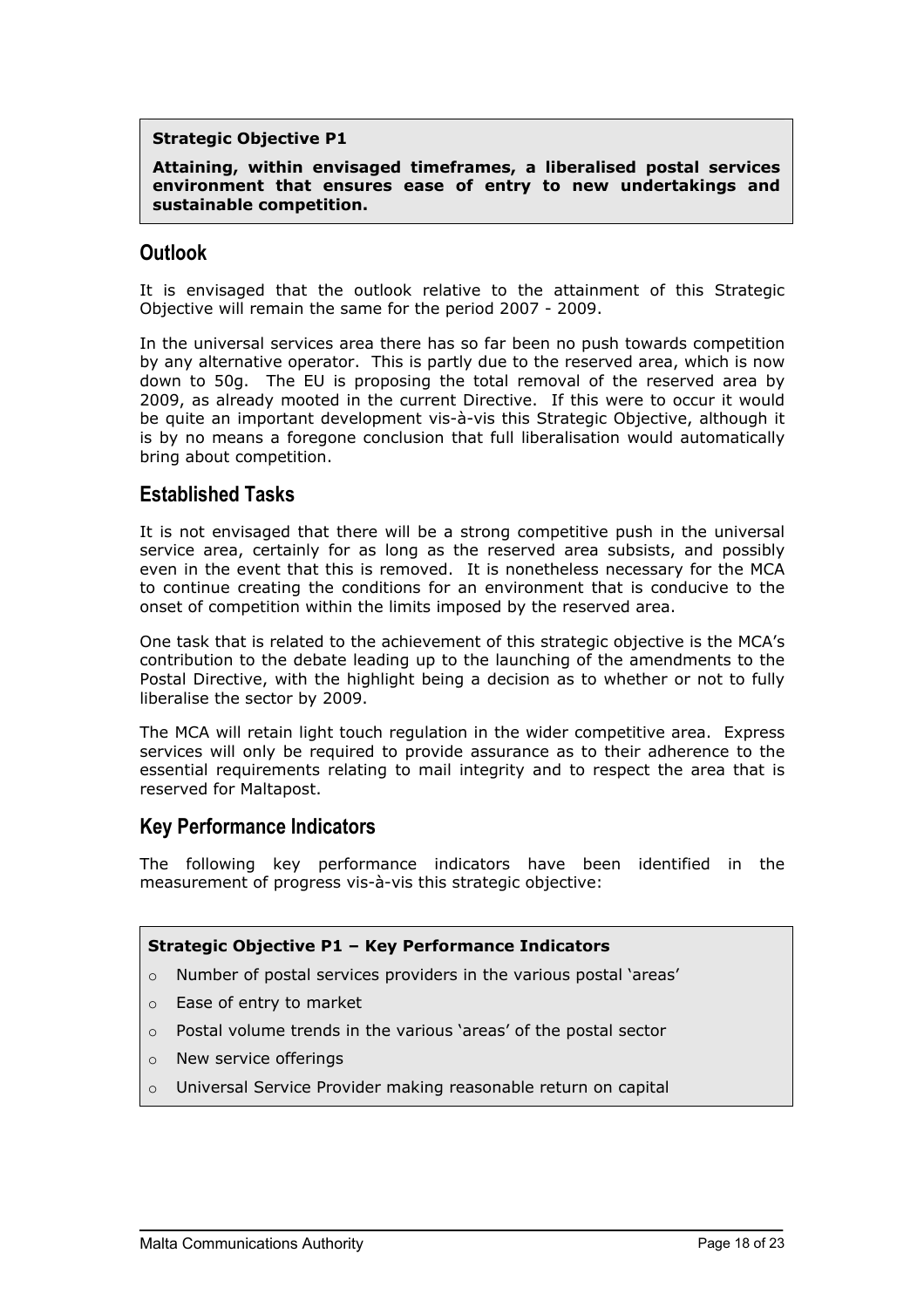#### **Strategic Objective P2**

**Ensuring that residential and business consumers of universal postal services get the best value-for-money from Maltese postal services providers.**

# **Outlook**

As in the case of the first Postal Strategic Objective, the outlook for Postal Strategic Objective P2 is expected to remain the same for the period 2007 - 2009.

## **Established Tasks**

It is expected that MCA activity will be mainly concerned with monitoring and review exercises in order to ensure that the Universal Services Provider, as well as other operators, meet their regulatory obligations. Such exercises will focus mainly on cost-orientation, tariff controls, quality of service performance, universal service obligations and mail integrity.

Ongoing review of regulatory policy will take place with a view to refining regulatory tools in the abovementioned areas on the basis of experience gained, as well as in response to sector evolution.

The MCA will continue to update its complaints handling mechanisms in order to meet public requirements and expectations. The MCA will also ensure that the public is kept informed of regulatory and market developments that are taking place. Regular public perception surveys will be undertaken and published.

# **Key Performance Indicators**

The following key performance indicators will be taken into account in an assessment as to the level of success in achieving this strategic objective.

#### **Strategic Objective P2 – Key Performance Indicators**

- o Movement in postal prices
- o QoS performance statistics in relation to set targets
- o USP and MCA Complaints statistics
- o Financial status of the USP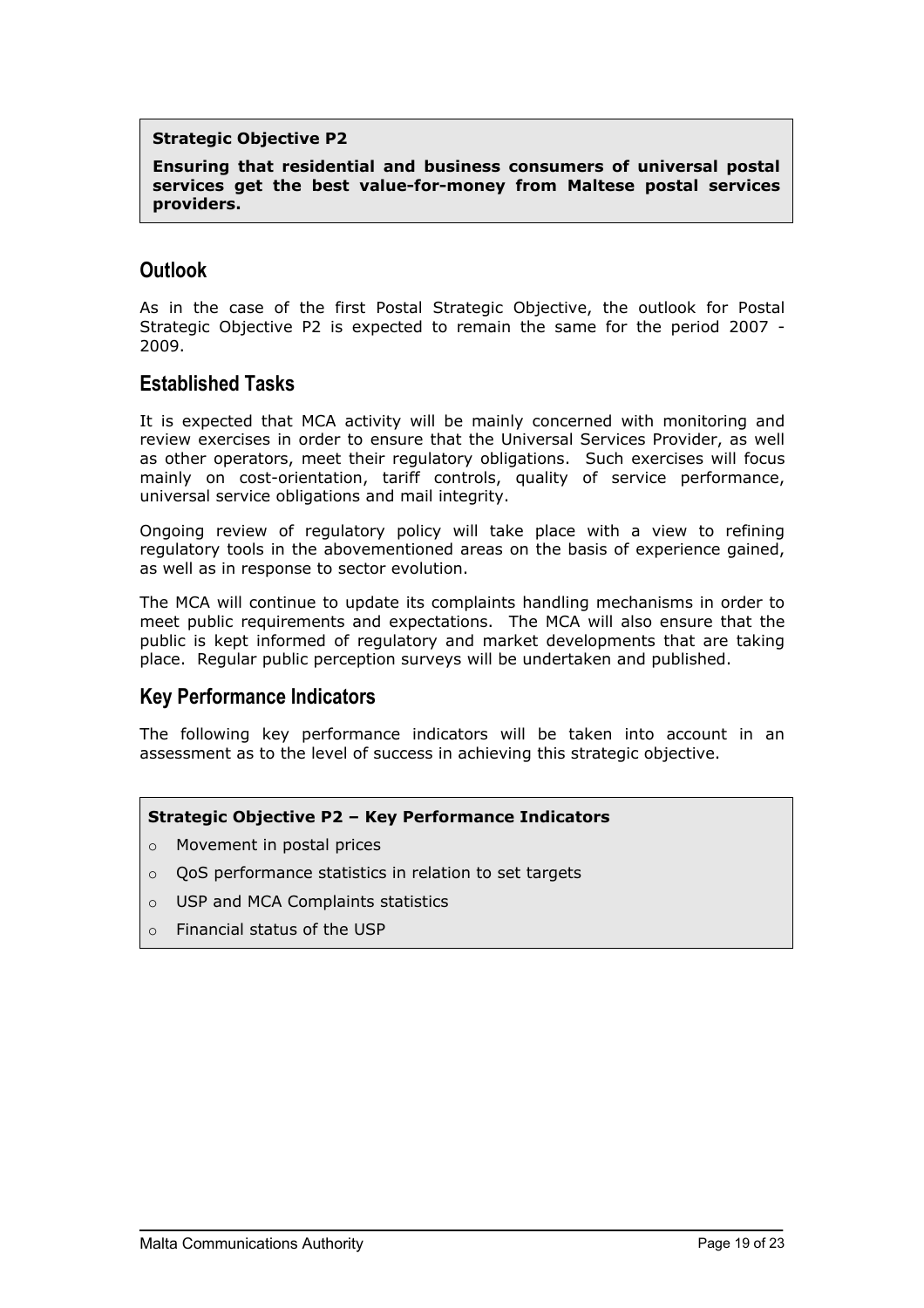#### **Strategic Objective P3**

**Contributing to the ongoing discussion, at an international level, on the consistent implementation and ongoing development of the Postal regulatory framework and related issues.**

# **Outlook**

The thrusts of this Strategic Objective are confirmed for the period 2007 - 2009. The MCA is committed to keeping abreast with international developments in postal sector regulation, given also the international dimension of the postal service, at an EU level as well as on the wider international plane.

## **Established Tasks**

As in the case of the electronic communications sector, the MCA will, during the Plan period, strive to achieve its objective by means of the following main tasks:

- o Ongoing provision of advice to the Government on the interpretation and application of any new Directives, recommendations and other EU documents as well as any related issues and disputes arising.
- o Active participation in EU fora as well as in other international organisations. The MCA will strive to make a valid contribution to the discussion now that this organisation has reached a stage of maturity, where participation can make a valid impact.
- o Input to the EU exercise on the revision of the Postal Directive.
- o Ongoing submission of accurate statistics and information to the EU and other international organisations. The MCA will also be in a position to comment on the nature of EU sector information requirements and provide input as necessary.
- o Collaboration on a one-to-one basis with peer regulators on a regular or one-off basis.

# **Key Performance Indicators**

The MCA will continue to monitor progress with respect to the attainment of this objective via a series of key performance indicators:

#### **Strategic Objective P3 – Key Performance Indicators**

 $\circ$  The MCA will constantly evaluate the effectiveness of participation in such international fora particularly in relation to issues concerning Malta's interests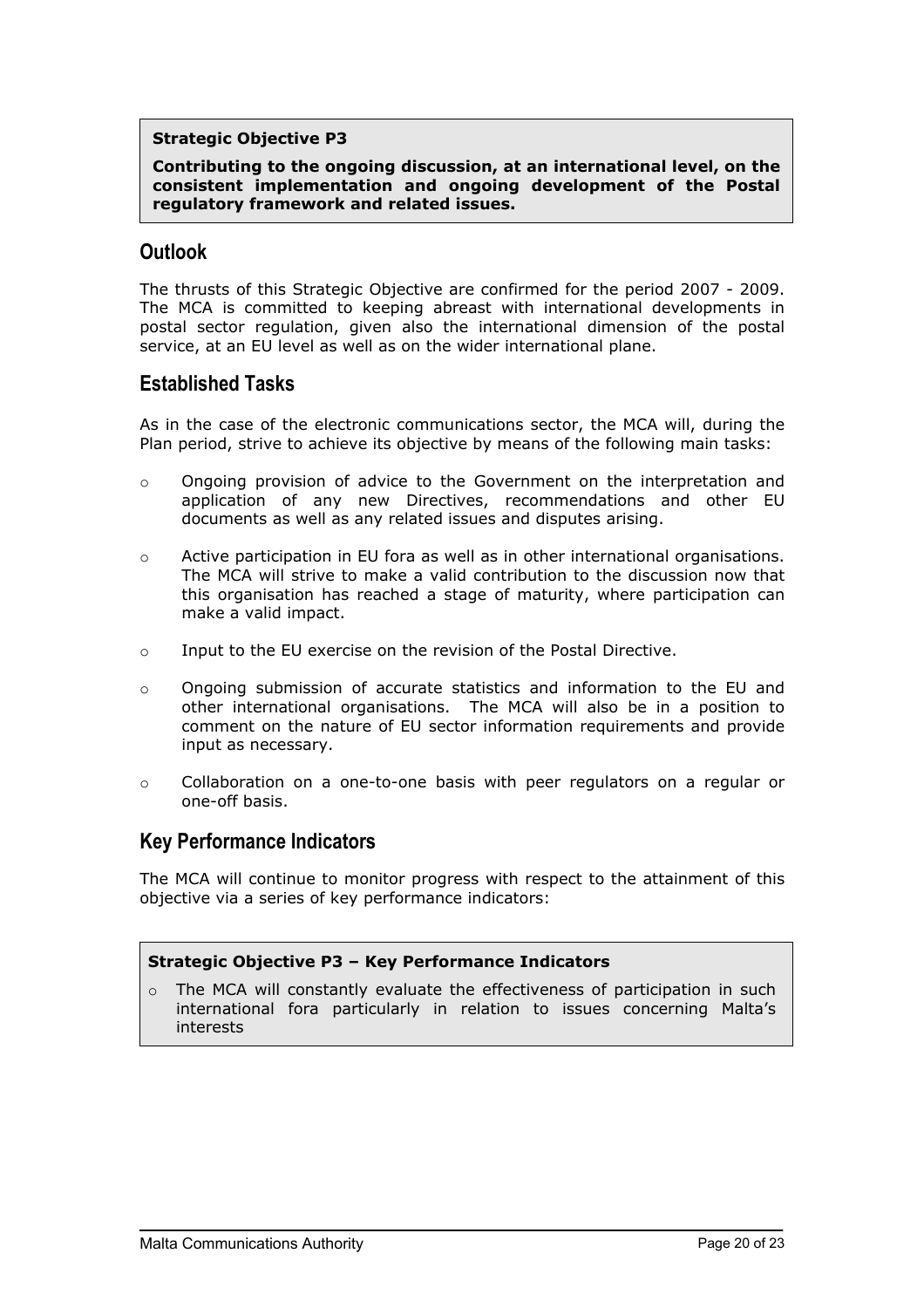# <span id="page-20-0"></span>**07. Ensuring Continued Regulatory Capacity**

In order to ensure continuity in the carrying out of its mandate the MCA focuses on a number of fundamental aspects:

#### **Human Resources**

The MCA has built a team of professionals capable of handling the many projects and ongoing tasks that this organisation has to undertake in line with its mission and mandate. This interdisciplinary team has been built painstakingly over the course of the past years and has now reached an appreciable stage of maturity and efficiency.

The MCA is committed to ensuring that it retains an organisation that is adequately staffed and structured in order to be able to optimally address its mission and mandate. The MCA will do this by first and foremost reviewing its activities on an ongoing basis and assessing whether outputs and outcomes are being reached. The MCA will, on the basis of this information, review its organisational requirements accordingly.

Performance based activity permeates down to individual level by means of individual performance based assessments, which tie in to the achievement of organisational goals. Staff motivation is considered a key element for the success of the MCA's mission. The MCA is committed to maintaining an environment that brings out the best in the people it employs.

Quality of staff is a matter on which the MCA places a high priority. Starting with recruitment, the MCA is committed to selecting the people who bring with them the potential to achieve. The MCA undertakes to fulfil this potential to the maximum possible extent via the appropriate exposure to internal mentoring and training, which can take the form of attendance at specialised fora or through secondments with established overseas regulatory authorities and other organisations.

During the forthcoming three-year period it is expected that ongoing regulatory work will be the mainstream, given that a multi-player scenario exists in practically all electronic communications markets and that the postal sector and e-commerce regulatory frameworks have been established. Existing legal and economic in-house capacity will need to be reassessed in light of the envisaged increase in these activities.

Overall, this organisation will have to cater for a sector that should, during the strategic plan period, present a growing challenge, both in terms of overall activity, as well as with regard to the number of market players. It will therefore review its organisational structure and numbers accordingly should the need arise.

In the course of 2006 the MCA managed to recruit a number of additional staff members as planned. This posed more than the usual challenge, since procedures have been introduced by government, which require clearance form government on all matters of recruitment. The measures are the result of government's priority to harness the deficit and for Malta to join the Eurozone with effect form  $1<sup>st</sup>$  January 2008. Nevertheless delays resulting form this procedure have impacted somewhat on the operational efficiency of the Authority and seen to interfere with the independence of the MCA. It is hoped that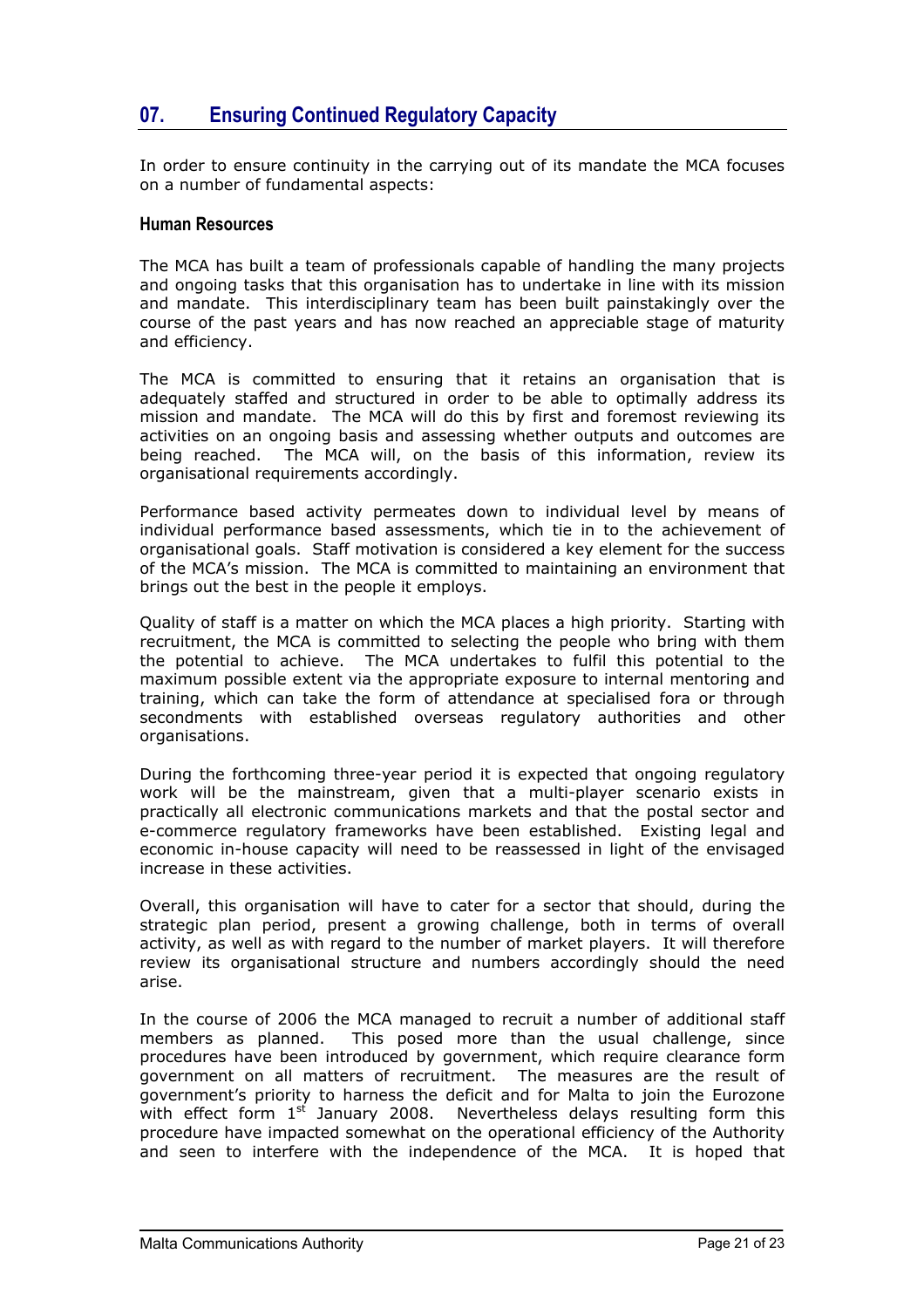following satisfactory Euro convergence in 2008, these processes will be reviewed in the interest of efficiency and accountability.

Another issue that has manifested itself during 2006 is an increase in turnover in staff at all levels despite the MCA's ongoing initiatives aimed at providing attractive work conditions. The MCA will need to ensure that it is able to maintain an environment that is stimulating and serving to retain staff members who have been so painstakingly trained, at significant time and cost, to make the MCA into the credible and respected organisation it is today.

#### **Outsourcing of Expertise**

In those instances where it is feasible to do so, the MCA will outsource requirements for services whenever they involve the need for specific expertise that is not available within the Authority. The MCA will also consider outsourcing where the need for such services is short-term, and mainly serves to address a pressing need. The MCA is committed to managing contractors with a view to achieving the best possible results.

#### **Organisation**

An organisation that operates in a highly dynamic environment has to have the inbuilt flexibility to adapt to changing circumstances. The MCA will maintain such flexibility via a matrix mode of operation that cuts across formal organisational boundaries and brings together staff from various units and disciplines together to work on specific assignments. Such flexibility in organisational design continues to be necessary in the face of new functions that the MCA may take over in the course of 2007.

The MCA is also committed to maintaining an efficient and effective Strategic and business planning function together with the monitoring of actual performance against set targets. As indicated previously performance monitoring will go beyond the Strategic and business planning aspects and include also individual staff performance planning programmes. All these components will be coordinated and regularly updated.

Key developments that may affect the MCA's organisational set-up will be monitored. Notable among these is the evolution of technology towards convergence, which is seen as creating pressure for regulatory convergence. The MCA will ensure that it is responsive to any developments in this direction, in line with Government policy decisions.

#### **Financial and Other Resources**

If it is to function at desired levels and get the best possible outputs from its staff, the MCA will ensure that they are adequately equipped to carry out the job. In this respect this organisation is committed to providing the environment that is most conducive to productivity. It will do this by committing to provide adequate premises, IT resources by way of hardware and software and other logistical support as required.

The MCA will follow principles of good governance ensuring that it has adequate finances to meet its regulatory mandate and that it delivers the best possible service to stakeholders. In so doing this organisation will also ensure that it will provide full accountability of its activities and disbursements as required by law. Financial autonomy represents another important pillar in the maintenance of the MCA's status as an independent regulator.